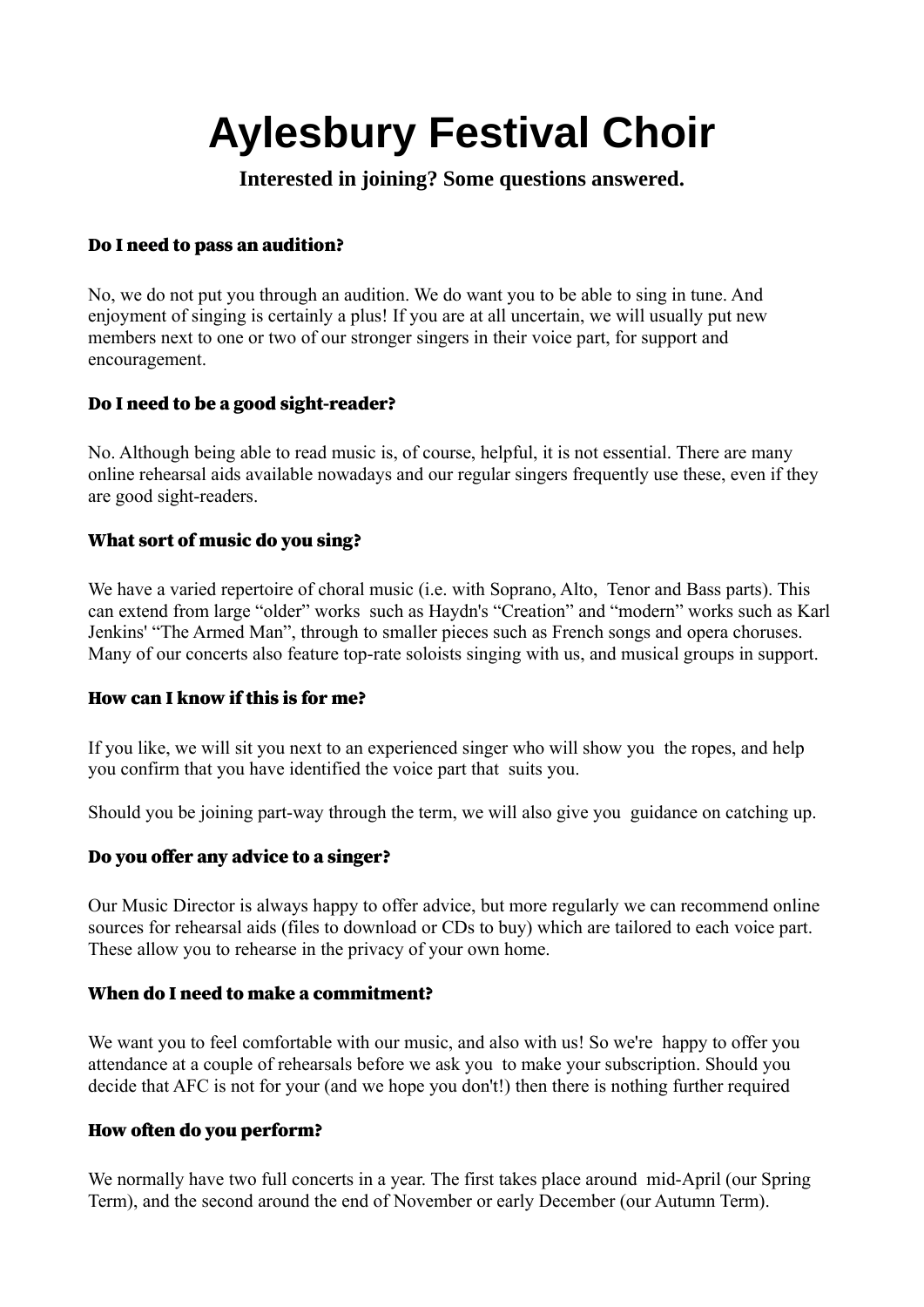#### What about rehearsals?

We rehearse on Thursday evenings, each week, leading up to a concert. Spring Term sees us rehearse from the start of January through to April, and Autumn Term runs from the start of September through to November or December.

We are exploring the possibility of adding a Summer Term to our year, although people tend to do other things at this time.

#### Where and when do you rehearse?

We meet at Bedgrove Junior School in Aylesbury. The full address is:

Bedgrove Junior School, Ingram Avenue, Aylesbury, Buckinghamshire, HP21 9DN

and we use the school car park.

Rehearsals start at 7.30 pm (except for the first session of a term which starts at 7.00 pm so that music can be handed out), and run through to about 9.30 pm. We do have a tea/coffee/biscuit break halfway through, when a lot of socialising takes place.

#### Is it hard work?

We sing music of differing levels of difficulty, so sometimes concentration is required, certainly. For most of the time, we are just enjoying the challenge of making a grand sound. And of course, as the term progresses, we have learnt our way through the music.

#### What support do you have?

We employ a professional conductor and accompanist. You can find out more about both of them on our website.

#### What will it cost me?

We ask for subscriptions from our members to meet our costs, which cover, for example, the fees for our conductor and accompanist, hire of the rehearsal venue, costs involved in staging concerts, etc.

Our subscription level is:

£67.50 per term, or £125 for the year (2 terms) if paid in advance If we hold a Summer Term this would require a small addition subscription.